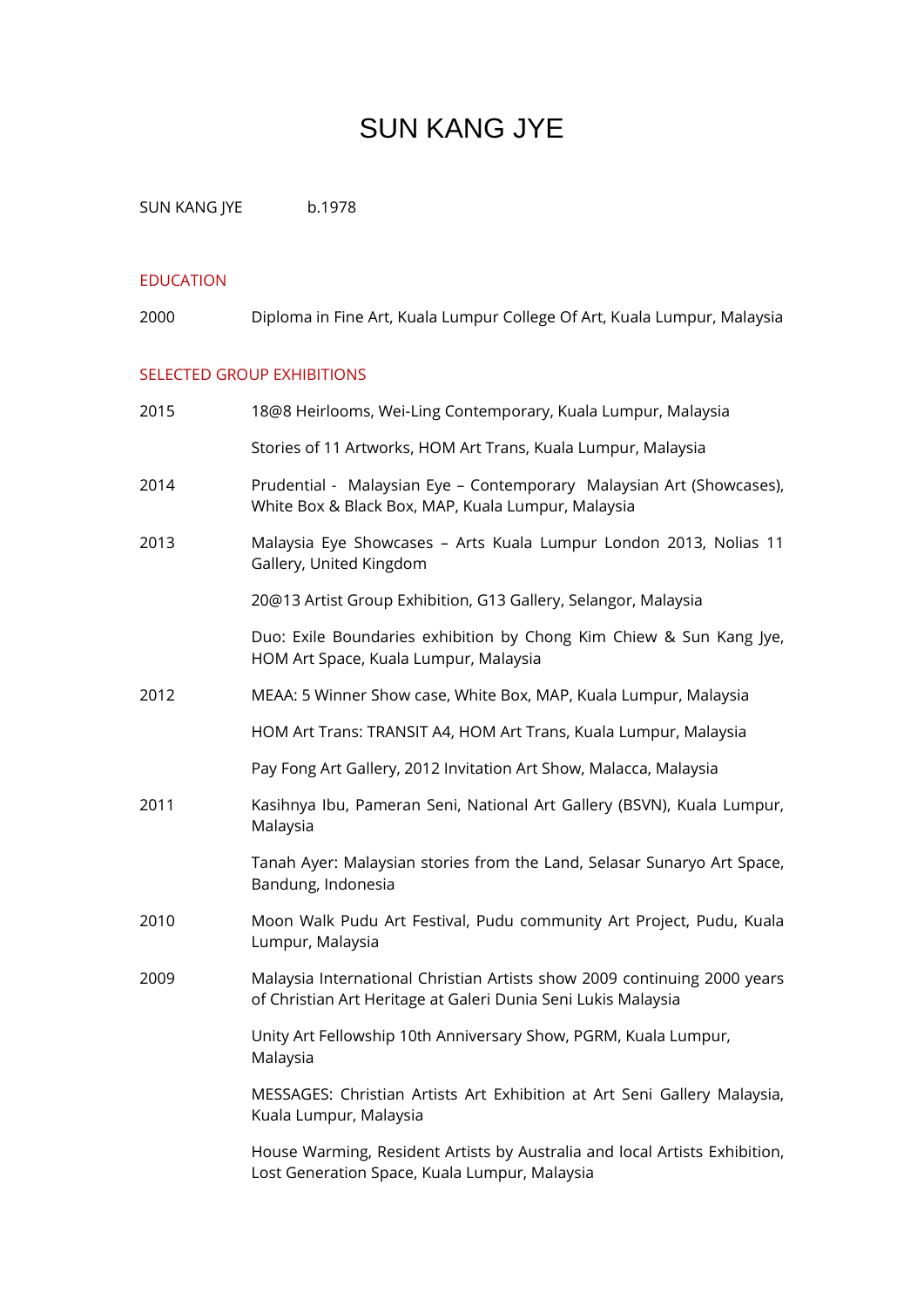| 2008 | Lost Generation Space-nothatBalai art festival -Bangun-Abandon project,<br>Kuala Lumpur, Malaysia   |  |  |
|------|-----------------------------------------------------------------------------------------------------|--|--|
| 2007 | Lost Generation Space-nothatBalai art festival -Sama-Sama, Kuala<br>Lumpur, Malaysia                |  |  |
| 2006 | 6 <sup>th</sup> International Christian Creative Conference Art Show, Genting<br>Highland, Malaysia |  |  |
| 2005 | Lost Generation Space-nothatBalai art festival -Kuasa Tinggi, Kuala<br>Lumpur, Malaysia             |  |  |
| 2004 | The Art Fellowship Annual Art Exhibition, Federal Hotel, Kuala Lumpur,<br>Malaysia                  |  |  |
|      | Lost Generation Space-nothatBalai art festival, Kuala Lumpur, Malaysia                              |  |  |
| 2003 | Philip Morris Malaysia - Asean Competition (exhibition)                                             |  |  |
|      | The Wood Sculpture, Le Bois Creation Art Gallery, Malacca, Malaysia                                 |  |  |
| 2002 | JESUS SON OF GOD, SON OF MAN, L.A. USA                                                              |  |  |
|      | Tour Exhibition, Kluang and Malacca Chinese High School, Malaysia                                   |  |  |
|      | The Art Revival, Art Exhibition, PGRM, Kuala Lumpur, Malaysia                                       |  |  |
| 2001 | Philip Morris Malaysia - Asean Competition                                                          |  |  |
| 2000 | KLCA "I Draw" Graduation Show, 2000                                                                 |  |  |
|      | Youth Day, Mural Painting Project at Culture Avenue                                                 |  |  |
|      | Bakat Muda, Sezaman 2000 the young contemporaries                                                   |  |  |
|      | Philip Morris Malaysia - Asean Competition (exhibition)                                             |  |  |
|      | The Impression of Malacca, Clay House, Malacca, Malaysia                                            |  |  |
| 1999 | Exhibition, KLCC, 1999 (Young Work Of Art), Kuala Lumpur, Malaysia                                  |  |  |
|      | Creative Craft Design competition, Mid Point Shopping Centre, Kuala<br>Lumpur, Malaysia             |  |  |

### RESIDENCE

2006 Lost Generation Art Space (Kuala Lumpur) – 1 year

#### AWARDS

2011 Malaysian Emerging Artist Award (MEAA 2011) Top 5 Winner, By HOM & GaleriChandan, show in Soka Gakkai Malaysia